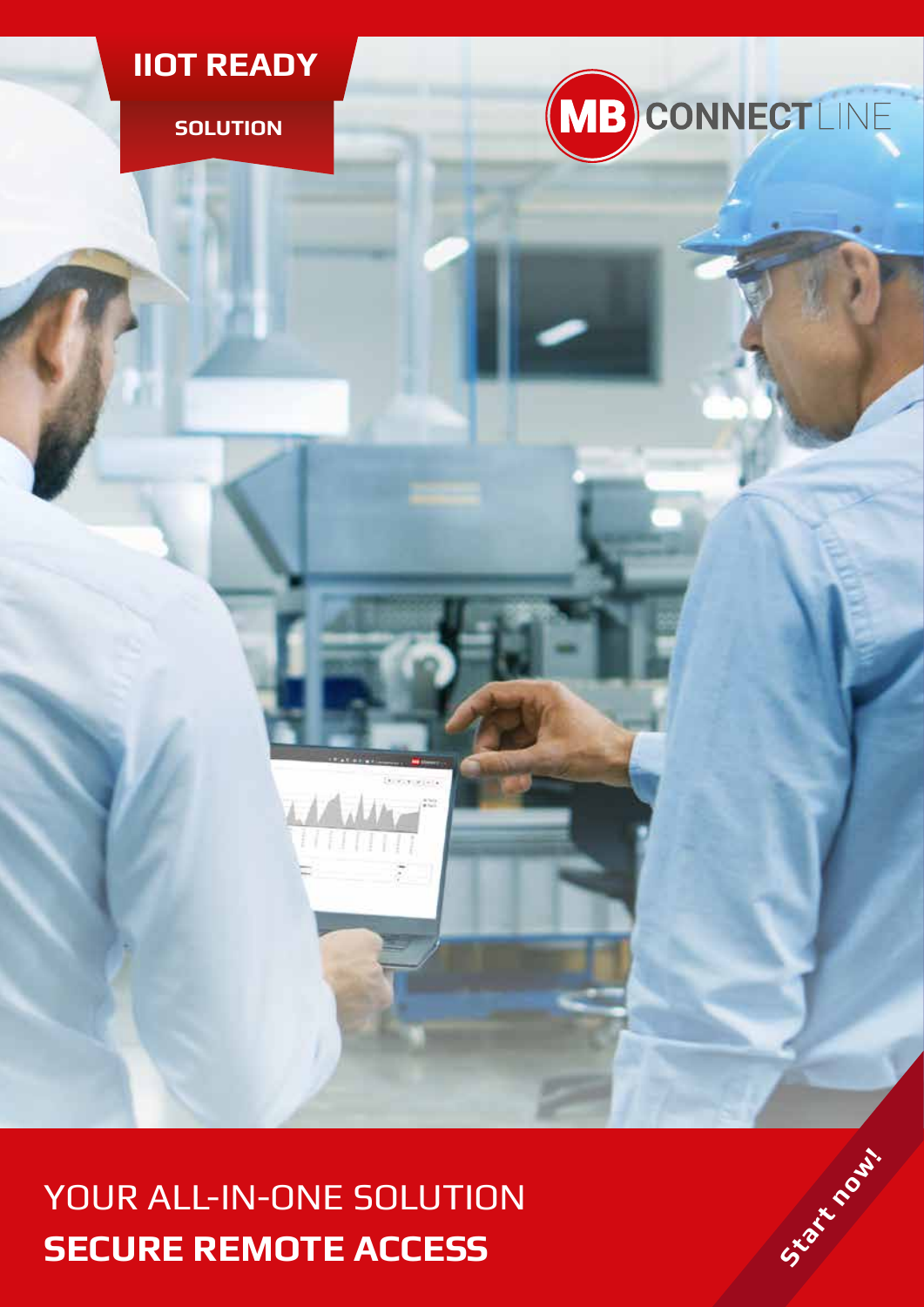# mbCONNECT24 **THE MB CONNECT LINE ECOSYSTEM**



**Why "Secure Remote Services" ?**



Since automation devices, machines and control systems are now "connected" and part of a more complex service structure, IT security becomes a necessary part of every component or solution design. Yet, the specifics of our industry, the priorities of production, the technologies used, the expertise of the staff make the common goal of "securing the production" look very different when considered from an IT or from an OT point of view.

Because cybersecurity is a race and you only win until next time, we train our staff on security and hacking techniques, so we can design our products with security. We get our source of inspiration from our OT customers, the situations they meet and their use cases, so we can create our products with security by design. We have our processes audited and our solutions tested by independent and renowned auditors & penetration testers. Our security response team follows up on their reports, so we can implement changes and improve when required.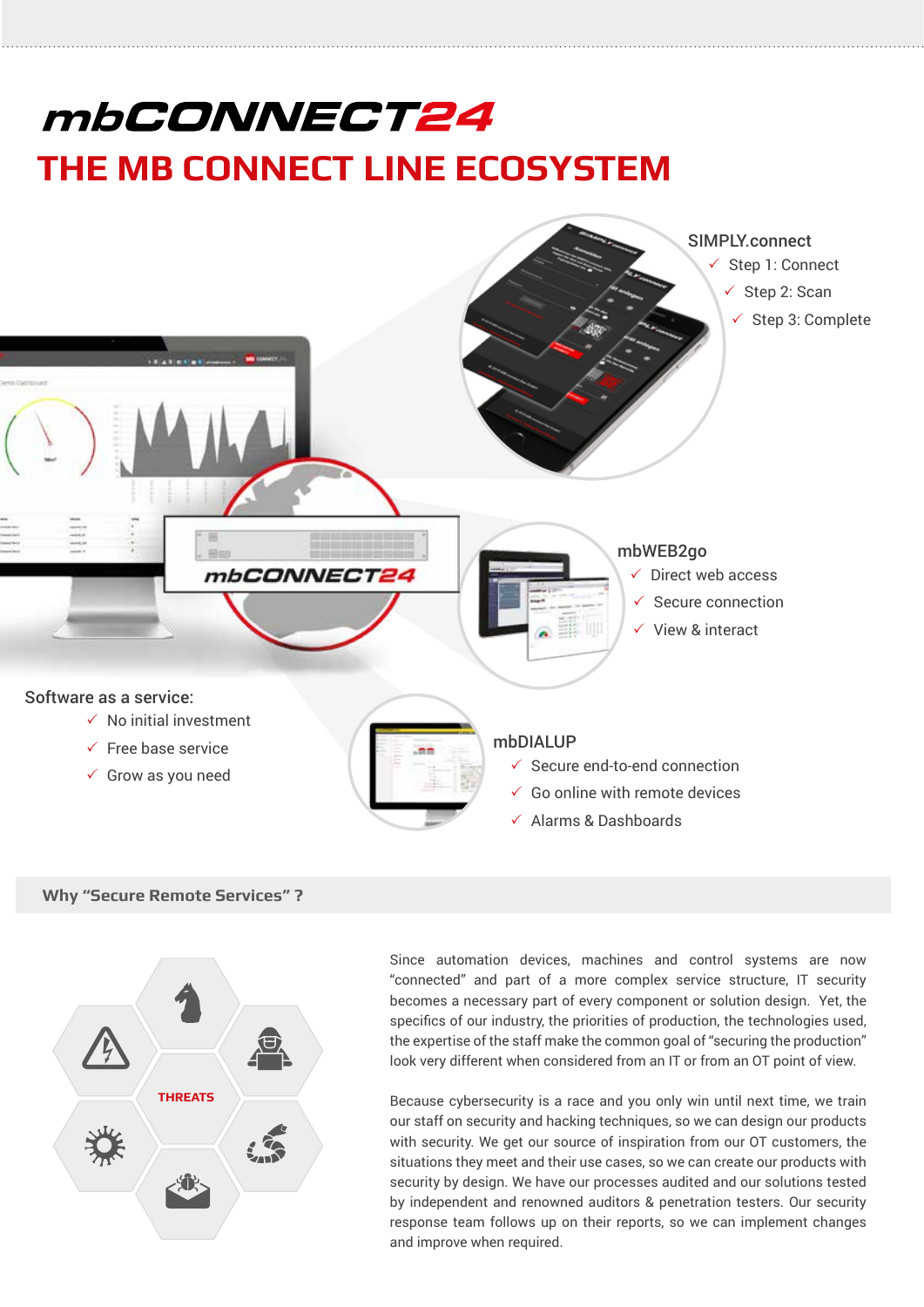# **mbCONNECT24: A universal Remote-Services-Portal**

mbCONNECT24 is the public remote access service of MB connect line. Each customer account is an independent service, maintained and monitored by MB connect line. The base account package is free and already offers an easy way to filter what user can access what remote router.



#### **An integrated solution:**

mbCONNECT24 offers secure remote access, data collection, alarms and dashboards visualization already integrated on the same platform with centralized devices and user management.

#### **An open platform:**

Based on common industry standards and open source software, mbCONNECT24 supports connections from third party hardware.

#### **A flexible solution:**

Both software and hardware can be customized to display your logo and match your corporate identity, so the service becomes your service to your customers.

# **Always close to you:**

mbCONNECT24 is available as a public service, from four physical hosting locations:

Europe, North America, China and Australia.

# **mbCONNECT24 & mbNET.mini: Remote Access made simple & easy**



#### **mbNET.mini**

- $\checkmark$  Guaranteed untampered original MB firmware
- $\checkmark$  Embedded user accessible firewall
- $\checkmark$  1 DI to control the remote accessibility
- $\checkmark$  1 DI as general alarm signal
- 3 Supports remote access to USB devices

#### **For 3G/4G & WiFi units:**

- $\checkmark$  Antennas are included
- $\checkmark$  4 LAN ports: WAN access through embedded modem
- $\checkmark$  3 LAN ports:
	- Internet access can be set through Ethernet WAN or through embedded modem
	- Embedded modem can be set as Internet access failover for Ethernet WAN
	- WAN/LAN routing & firewalling is user configurable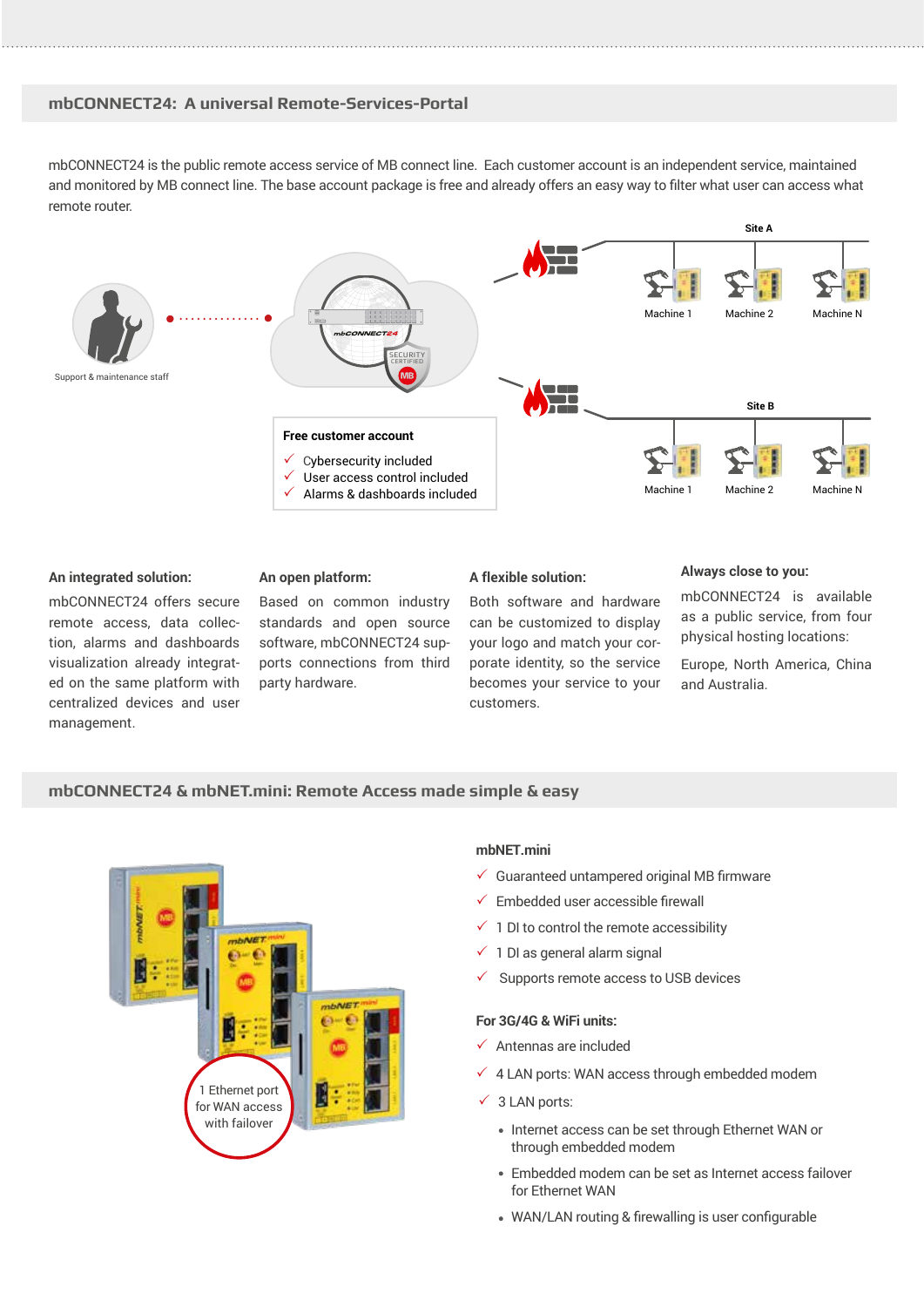# **mbNET & mbNET.rokey: Secure Remote Access with Key Switch**



- $\checkmark$  On-board 2-level remote access control
- $\checkmark$  On-board security chip secures boot, firmware & data
- $\checkmark$  2 DO's & 4 DI's
- $\checkmark$  Security by design
- Optional serial & MPI/Profibus ports
- 3 Supports remote access to USB devices
- Upgradable to full Edge gateway capabilities
- $\checkmark$  Unique initial password, for each device

# **For 3G/4G & WiFi units**

- $\checkmark$  Alternate WAN access on Ethernet with mutual failover
- $\checkmark$  2 SIM card slots
- $\checkmark$  Antennas are included

# **Edge Option: Enable IIoT & Edge Computing on your Remote Access Router**



- $\checkmark$  Easy edge computing with Node-RED technology
- 3 Docker/Container environment with pre-loaded Portainer®UI.
- $\checkmark$  Access to all mbNET & mbNET.rokey resources
- $\checkmark$  Supports OPC UA & MQTT
- $\checkmark$  Smooth integration with mbCONNECT24
- $\checkmark$  Direct communication with third party cloud services
- $\checkmark$  Encrypted data & user application on SD-Card

#### **Advanced features**

- $\checkmark$  Add your own Node-RED nodes
- $\checkmark$  Run your own app in user defined containers

# **mymbCONNECT24: The Remote-Services-Portal you can own**



- $\checkmark$  Operates independently under the control of your IT
- $\checkmark$  Easy integration, management & monitoring
- $\checkmark$  Full customization / OEMization capabilities
- $\checkmark$  Audited Security Design
- $\checkmark$  Minimum 3 patch releases per year
- Delivered as a VMware or HyperV
- $\checkmark$  Hardware and software customization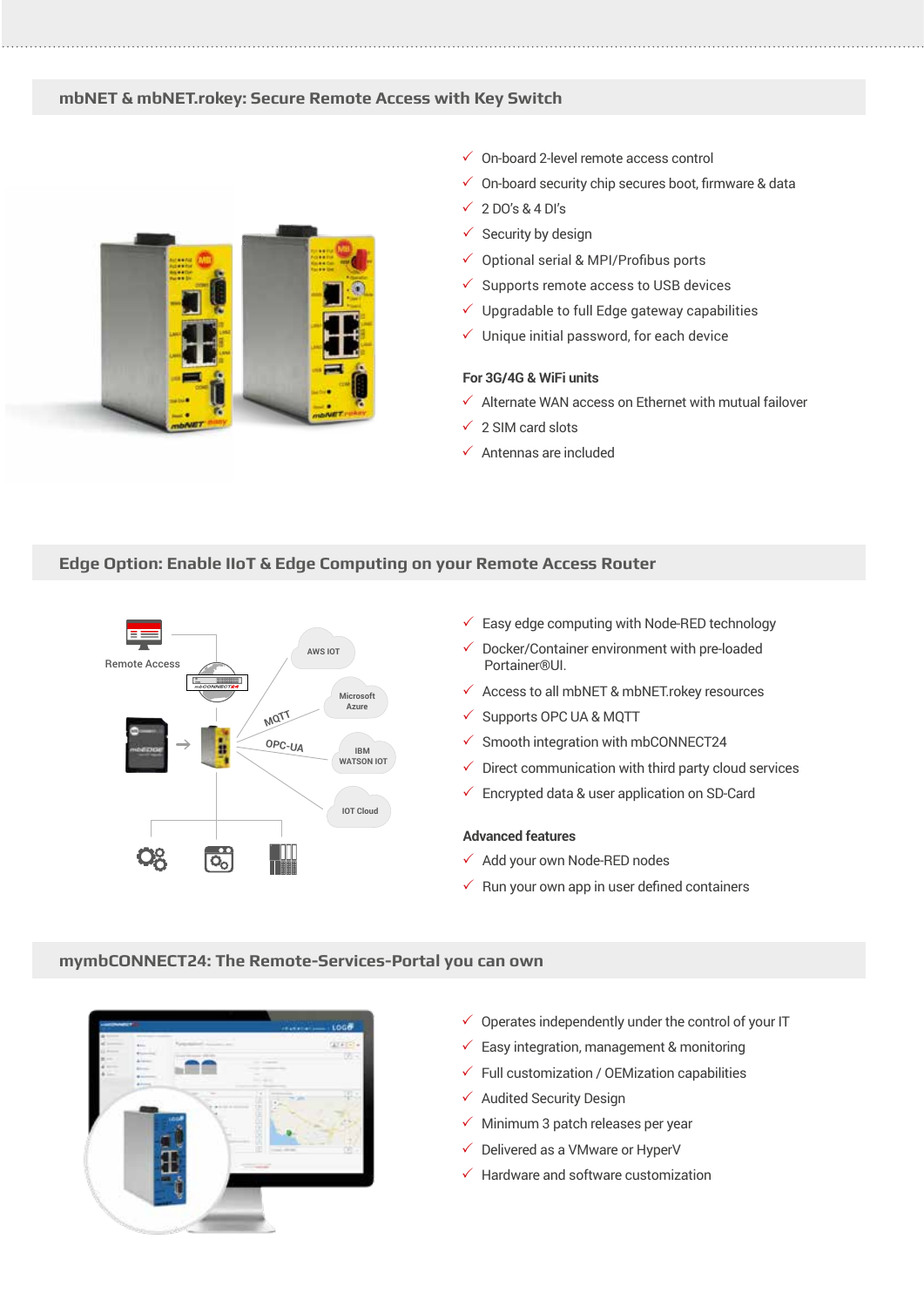

# **SIMPLY.connect**

It has never been so easy to setup a new unit

New units are pre-set to connect automatically to a registration server, as soon as they are powered on and an access to Internet is available.

Login to SIMPLY.connect using your regular account credentials on a private or public Remote-Services-Portal, scan the device ID and unique initial password and reclaim it to your account. The device will appear in the SIMPLY. connect project. You can now drag & drop it to the destination project and finalize the configuration over the secure connection.

## **mbWEB2go**



# mbWEB2go<sup>.</sup>

Get direct access to your smart devices

Many automation devices today embed web services: PLCs, HMIs, IO blocks… If those come very handy, for both production and service staff, experience shows that security is rarely maintained and access is only local.

mbWEB2go enables these devices with remote access capabilities across a secure connection. You will then interact directly with the unit and get first hand support & service information.

# **mbDIALUP**



# **mbDIALUP**

For those cases where a true end-to-end connection is necessary

mbDIALUP is the secure PC application that connects you with the remote machine network. You are then virtually "on the same cable" and you can use the devices programming environment to upload program changes or go online with the PLC or any other of the remote devices.

With SEARCHoverIP, new devices from many vendors can be autodiscovered as if they were local while with USBoverIP even USB and serial devices can be reached and managed remotely.